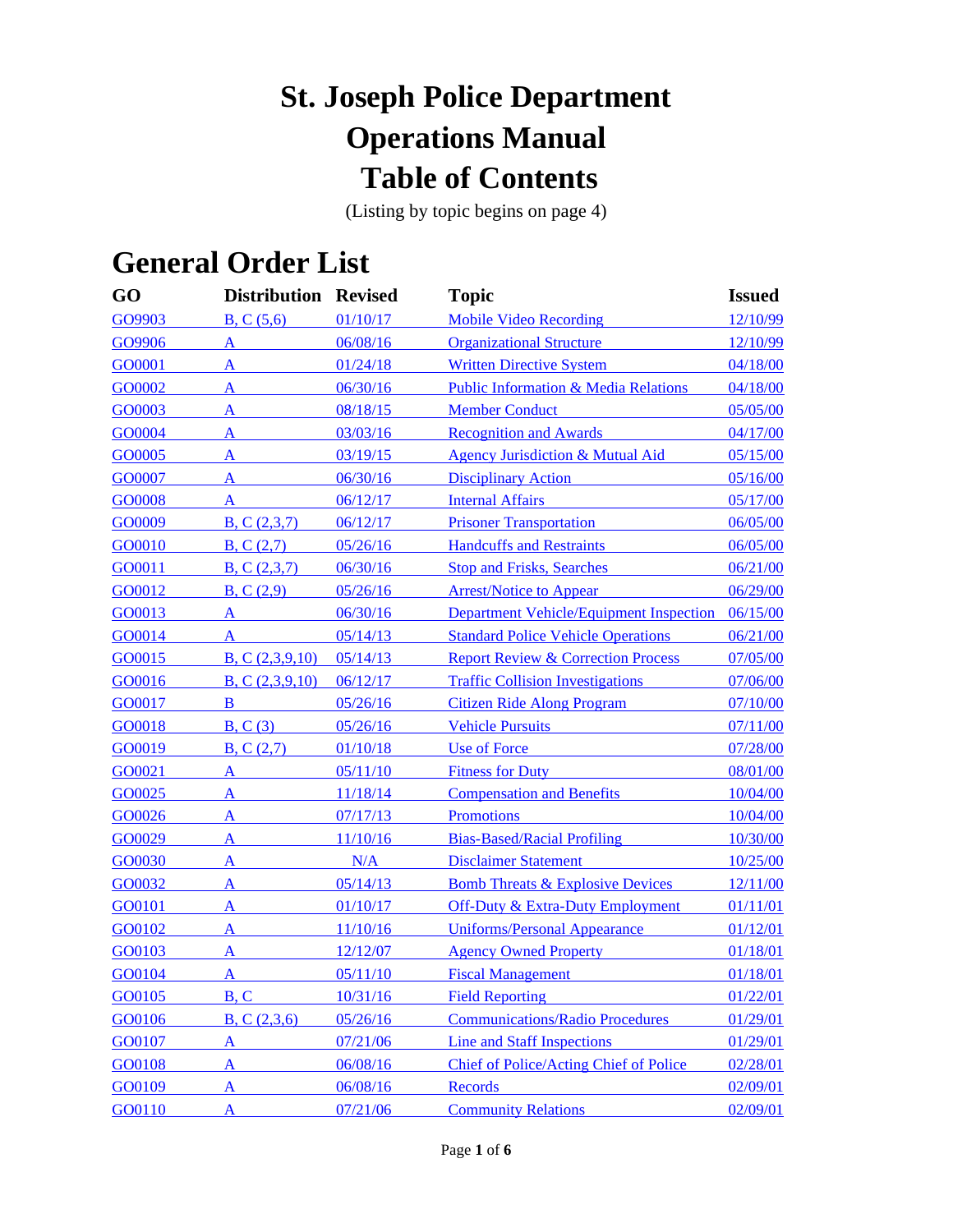| GO0111 | A              | 05/11/10 | <b>Police Chaplain Corps</b>                             | 02/22/01 |
|--------|----------------|----------|----------------------------------------------------------|----------|
| GO0112 | B, C(2,3,7)    | 07/21/06 | <b>City Detention Fire Safety</b>                        | 02/16/01 |
| GO0113 | A              | 05/11/10 | <b>Department Code of Ethics</b>                         | 02/26/01 |
| GO0114 | A              | 06/08/16 | <b>Rules of Conduct</b>                                  | 02/26/01 |
| GO0115 | B, C(2,3,7,9)  | 01/10/17 | <b>Juvenile Operations</b>                               | 03/06/01 |
| GO0116 | A              | 11/03/10 | <b>Performance Evaluations</b>                           | 03/27/01 |
| GO0117 | B, C(2,7)      | 06/08/16 | Limits of Authority/Protection of Rights                 | 03/30/01 |
| GO0118 | A              | 11/10/16 | <b>Auxiliaries/Special Commissions</b>                   | 05/02/01 |
| GO0119 | A              | 11/03/10 | <b>Abandoned Property/Police Tow Procedures 05/04/01</b> |          |
| GO0120 | A              | 05/11/10 | Recruitment & Selection of Personnel                     | 07/19/01 |
| GO0121 | A              | 07/20/15 | <b>Victim/Witness Assistance</b>                         | 09/21/01 |
| GO0122 | B, C(2,6,7)    | 06/12/17 | <b>Weapons Training and Control</b>                      | 09/21/01 |
| GO0123 | B              | 11/10/16 | <b>Specialized and Rotational Assignments</b>            | 09/21/01 |
| GO0124 | A              | 10/16/13 | <b>Traffic Direction and Control</b>                     | 12/13/01 |
| GO0125 | A              | 05/29/15 | <b>Training</b>                                          | 12/13/01 |
| GO0201 | A              | 05/11/10 | <b>Personnel Early Warning System</b>                    | 04/29/02 |
| GO0202 | $\mathbf{A}$   | 01/24/18 | <b>All Hazard Plan</b>                                   | 04/29/02 |
| GO0203 | B, C(2,5,7,10) | 11/10/16 | Collection & Preservation of Evidence                    | 05/15/02 |
| GO0204 | B              | 05/14/13 | <b>Crime Scene Management</b>                            | 05/15/02 |
| GO0205 | B, C(2,5,7,10) | 11/09/15 | In-Custody Property & Evidence Control                   | 05/15/02 |
| GO0701 | B, C (3,10)    | N/A      | <b>Identity Theft</b>                                    | 09/28/07 |
| GO0702 | B, C (2,7,10)  | 06/08/16 | <b>Interview/Interrogation Rooms</b>                     | 09/28/07 |
| GO0703 | B              | 11/04/10 | <b>Cold Cases</b>                                        | 09/28/07 |
| GO0704 | A              | 01/10/17 | <b>Infectious Disease Control</b>                        | 12/14/07 |
| GO0705 | B, C(2,3,7)    | 11/04/10 | <b>Mentally Ill Persons/Crisis Intervention</b>          | 11/30/07 |
| GO0706 | B, C(2,7)      | 06/08/16 | Mobile Data Terminals (MDT's)                            | 10/23/07 |
| GO0801 | B, C(2,7,8)    | 11/04/16 | <b>Conducted Electrical Weapon</b>                       | 02/04/08 |
| GO0901 | B              | N/A      | <b>Recording of Custodial Interrogations</b>             | 08/28/09 |
| GO1201 | A              | N/A      | <b>Telephone Use in Vehicles</b>                         | 04/27/12 |
| GO1202 | A              | 08/08/12 | <b>Agency/System Security</b>                            | 04/23/12 |
| GO1203 | B. C(3)        | 01/31/13 | <b>Automated License Plate Reader (ALPR)</b>             | 08/31/12 |
| GO1401 | A              | N/A      | <b>Recording Police Activity</b>                         | 04/03/14 |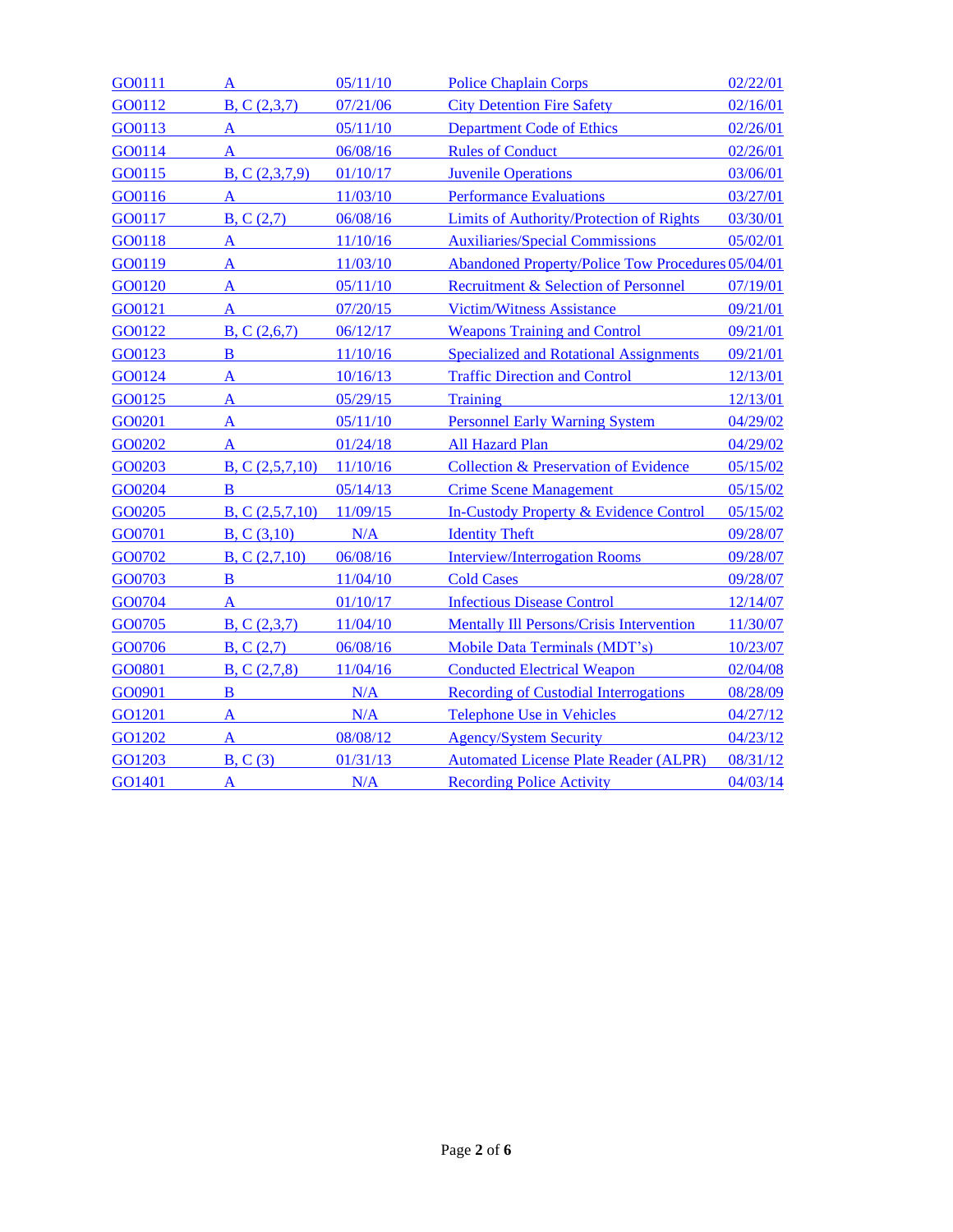# **Special Order List**

| <b>SO</b>     | <b>Distribution Revised</b> |          | <b>Topic</b>                                            | <b>Issued</b> |
|---------------|-----------------------------|----------|---------------------------------------------------------|---------------|
| SO0001        | B                           | 05/15/13 | <b>Police Motorcycles</b>                               | 03/23/00      |
| SO0002        | B                           | 11/04/16 | <b>Police Bicycles</b>                                  | 05/01/00      |
| SO0003        | B                           | 11/04/16 | <b>Sobriety Checkpoint Operations</b>                   | 07/05/00      |
| SO0004        | B, C (3,6)                  | 01/12/12 | <b>Tire Deflating Devices (Stop/Spike Strips)</b>       | 08/04/00      |
| SO0006        | A                           | 05/15/13 | <b>Shift Bidding</b>                                    | 08/25/00      |
| SO0007        | A                           | 07/21/06 | <b>Crime Prevention</b>                                 | 09/25/00      |
| <b>SO0008</b> | A                           | 05/28/15 | <b>Training Requests &amp; Travel Procedures</b>        | 10/27/00      |
| SO0009        | A                           | 11/04/16 | <b>Crime Analysis</b>                                   | 10/18/00      |
| SO0010        | B, C(3)                     | 06/08/16 | <b>K-9 Unit Operations</b>                              | 10/30/00      |
| SO0011        | A                           | 05/15/13 | <b>Student Interns</b>                                  | 10/30/00      |
| SO0101        | B                           | 06/08/16 | <b>Recruit Training/Field Training Officer</b>          | 01/10/01      |
| SO0103        | A                           | 01/10/17 | <b>Watch Residence Program</b>                          | 01/22/01      |
| SO0104        | B, C(2,7)                   | 09/14/15 | <b>City Detention Management &amp; Operations</b>       | 03/14/01      |
| SO0105        | B, C(6)                     | 06/08/16 | <b>Special Purpose Vehicles</b>                         | 04/18/01      |
| SO0106        | B, C(3)                     | 06/08/16 | <b>Dignitary Protection/Special Events</b>              | 04/18/01      |
| SO0107        | B, C(3)                     | 03/03/16 | <b>Hostages/Barricaded Subjects</b>                     | 04/19/01      |
| SO0108        | B, C(2,3,7)                 | 07/21/06 | <b>Court Security</b>                                   | 05/01/01      |
| SO0109        | B, C(3)                     | 05/15/13 | <b>Special Response Team</b>                            | 05/02/01      |
| SO0110        | B, C(1,3)                   | N/A      | <b>Contractual Agreements for LE Services</b>           | 05/02/01      |
| SO0111        | A                           | 07/16/15 | <b>Administrative Reporting/Approval</b>                | 12/13/01      |
| SO0112        | A                           | 08/04/08 | Disposition of Police/Civilian Applicant                | 05/31/01      |
| SO0201        | B, C(2,7)                   | 11/04/16 | <b>DWI</b> Procedures                                   | 04/29/02      |
| SO0202        | B, C(3)                     | N/A      | <b>Shift Briefing/Roll Call Procedures</b>              | 04/29/02      |
| SO0203        | B, C(7)                     | 11/10/16 | <b>Confidential Informants</b>                          | 05/15/02      |
| SO0204        | B, C(3,4)                   | 11/04/16 | <b>Criminal Investigations Administration</b>           | 05/15/02      |
| SO0205        | B, C (2,3,9,10)             | 06/08/16 | <b>Protection Orders</b>                                | 07/29/02      |
| SO0206        | B, C (6,9,10)               | 05/15/13 | <b>Criminal Intelligence Management</b>                 | 07/29/02      |
| SO0301        | A                           | 07/21/06 | <b>Solicitation Permits</b>                             | 07/22/03      |
| SO0401        | A                           | 05/11/10 | <b>Persons with Mental Illness</b>                      | 07/16/04      |
| SO0402        | A                           | 01/24/18 | Missing/At-Risk Children/AMBER Plan                     | 07/16/04      |
| SO0403        | A                           | 05/11/10 | <b>Employee Assistance Program (EAP)</b>                | 07/16/04      |
| SO0701        | A                           | 05/11/10 | <b>Child Custody Violations</b>                         | 12/14/07      |
| SO0801        | A                           | 06/12/17 | <b>Illegal Immigration</b>                              | 12/15/08      |
| SO0901        | $\bf{B}$                    | 11/04/16 | <b>DNA Collection/Expungement Notification 08/28/09</b> |               |
| SO0902        | B                           | 01/10/17 | <b>Show-Up Identifications</b>                          | 12/23/09      |
| SO0903        | B                           | 05/15/13 | <b>Eyewitness Identification Procedures</b>             | 12/23/09      |
| SO1301        | A                           | 08/18/15 | <b>Social Media</b>                                     | 09/06/13      |
| SO1401        | B, C(6)                     | N/A      | <b>Police Armored Vehicle</b>                           | 04/02/14      |
| SO1601        | B, C(3)                     | 06/08/16 | <b>Crisis Negotiation Team</b>                          | 03/03/16      |
| SO1602        | B, C(9)                     | N/A      | <b>Lethality Assessment Program</b>                     | 08/01/16      |
| SO1701        | $\bf{B}$                    | N/A      | <b>Speed Measuring Devices</b>                          | 06/12/17      |
| SO1702        | $\bf{B}$                    | N/A      | <b>SUAS</b>                                             | 08/01/16      |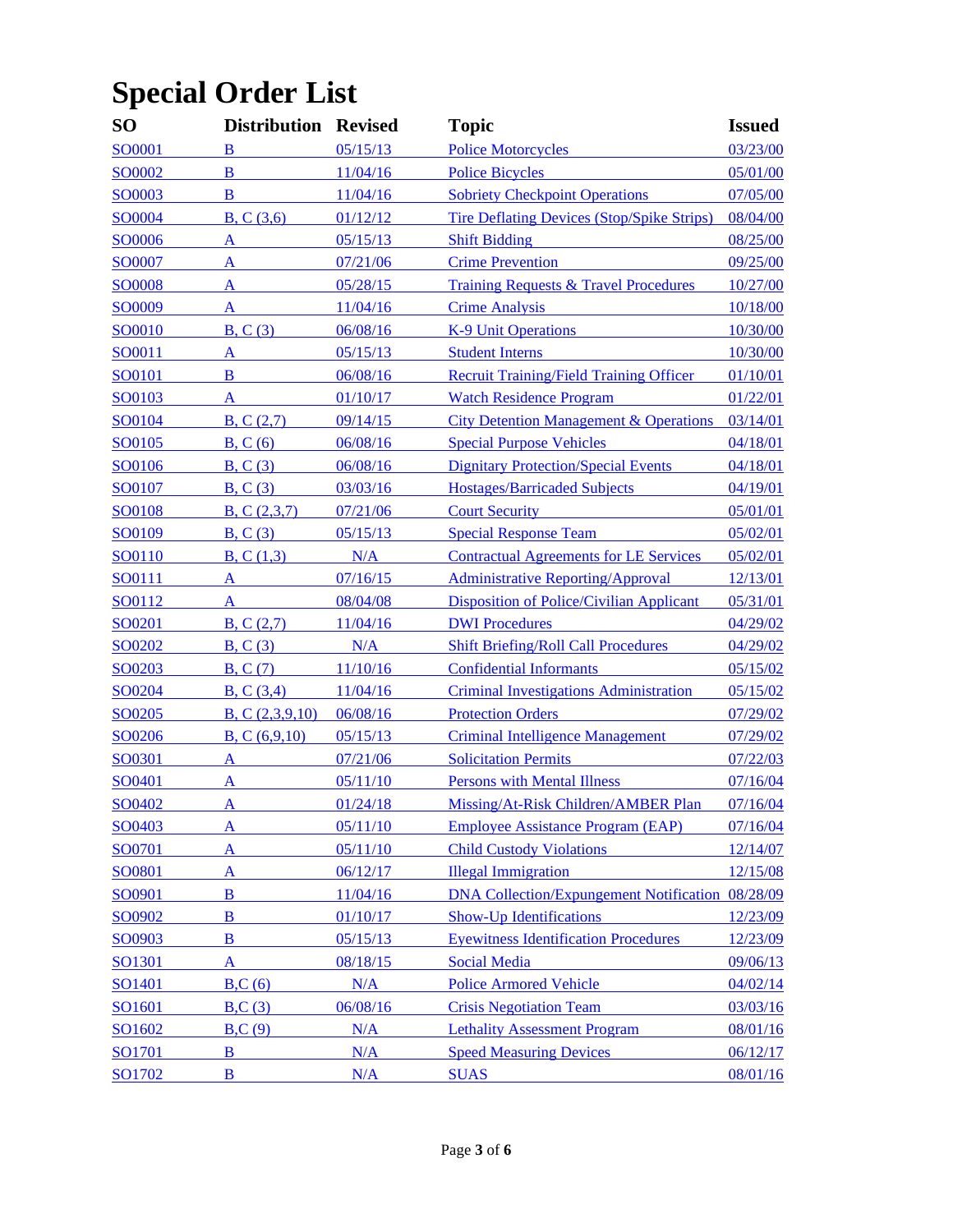#### **Operation Manual by Topic**

#### **Field Operations**

[GO9903 Mobile Recording](file://///Nas_server/police/Police%20Operation%20Manual/GO%209903%20Mobile%20Video%20Recording.doc) [GO0014 Standard Police Vehicle Operation](file://///Nas_server/police/Police%20Operation%20Manual/GO%200014%20Standard%20Police%20Vehicle%20Operations.doc) [GO0016 Traffic Collision Investigations](file://///Nas_server/police/Police%20Operation%20Manual/GO%200016%20Traffic%20Collision%20Investigations%20.doc) [GO0018 Vehicle Pursuits](file://///Nas_server/police/Police%20Operation%20Manual/GO%200018%20Vehicle%20Pursuits.doc) [GO0105 Field Reporting](file://///Nas_server/police/Police%20Operation%20Manual/GO%200105%20%20%20Field%20Reporting.doc) [GO0124 Traffic Direction and Control](file://///Nas_server/police/Police%20Operation%20Manual/GO%200124%20Traffic%20Direction%20and%20Control.doc) [GO0011 Stop and Frisks; Searches](file://///Nas_server/police/Police%20Operation%20Manual/GO%200011%20Stop%20and%20Frisks%20Searches.doc) [GO0032 Bomb Threats/Explosive Devices](file://///Nas_server/police/Police%20Operation%20Manual/GO%200032%20Bomb%20Threats%20and%20Explosive%20Devices.doc) [GO0115 Juvenile Operations](file://///Nas_server/police/Police%20Operation%20Manual/GO%200115%20Juvenile%20Operations%20.doc) [GO0119 Abandoned Property/Police Tow](file://///Nas_server/police/Police%20Operation%20Manual/GO%200119%20Abandoned%20Property%20Police%20Towing%20Procedure.doc) [GO0121 Victim/Witness Assistance](file://///Nas_server/police/Police%20Operation%20Manual/GO%200121%20Victim%20Witness%20Assistance.doc) [GO0124 Traffic Direction and Control](file://///Nas_server/police/Police%20Operation%20Manual/GO%200124%20Traffic%20Direction%20and%20Control.doc) [GO0202 All Hazard Plan](file://///Nas_server/police/Police%20Operation%20Manual/GO%200202%20%20All%20Hazard%20Plan.doc) GO0203 Collection and Preservation of [Evidence](file://///Nas_server/police/Police%20Operation%20Manual/GO%200203%20Collection%20and%20Preservation%20of%20Evidence.doc) [GO0204 Crime Scene Management](file://///Nas_server/police/Police%20Operation%20Manual/GO%200204%20Crime%20Scene%20Management.doc) GO0205 In-Custody Property/Evidence **[Control](file://///Nas_server/police/Police%20Operation%20Manual/GO%200205%20In-Custody%20Property%20and%20Evidence%20Control.doc)** [GO0701 Identity Theft](file://///Nas_server/police/Police%20Operation%20Manual/GO%200701%20Identity%20Theft.doc) [GO0704 Infectious Disease Control](file://///Nas_server/police/Police%20Operation%20Manual/GO%200704%20Infectious%20Disease%20Control.doc) [GO0705 Mentally Ill Persons-CIT](file://///Nas_server/police/Police%20Operation%20Manual/GO%200705%20Mentally%20Ill%20Persons-CIT.doc) [GO0706 Mobile Data Terminals](file://///Nas_server/police/Police%20Operation%20Manual/GO%200706%20Mobile%20Data%20Terminals%20(MDT) [GO0801 Conducted Electrical Weapon](file://///Nas_server/police/Police%20Operation%20Manual/GO%200801%20CEW.doc) GO1203 [Automated License Plate Reader](file://///Nas_server/police/Police%20Operation%20Manual/GO%201203%20Automated%20License%20Plate%20Reader%20(ALPR).doc) [GO1401 Recording Police Activity](file://///Nas_server/police/Police%20Operation%20Manual/GO%201401%20Recording%20Police%20Activity.docx) [SO0201 DWI Procedures](file://///Nas_server/police/Police%20Operation%20Manual/SO%200201%20DWI%20Procedures.doc) [SO0205 Protection Orders](file://///Nas_server/police/Police%20Operation%20Manual/SO%200205%20%20%20Protection%20Orders.doc) SO0205 Protection Orders [SO0401 Persons with Mental Illness](file://///Nas_server/police/Police%20Operation%20Manual/SO%200401%20Persons%20with%20Mental%20Illness.doc) [SO0402 Missing/At-Risk Children/AMBER Plan](file://///Nas_server/police/Police%20Operation%20Manual/SO%200402%20Missing%20At-Risk%20Children%20Amber%20Plan.doc) SO0701 [Child Custody Violations](file://///Nas_server/police/Police%20Operation%20Manual/SO%200701%20Child%20Custody%20Violations.doc) [SO0801 Illegal Immigration](file://///Nas_server/police/Police%20Operation%20Manual/SO%200801%20Illegal%20Immigration.doc) [SO0901 DNA Collection/Expungement](file://///Nas_server/police/Police%20Operation%20Manual/SO%200901%20DNA%20Collection%20Expungement%20Notification.doc) [SO0902 Show-Up Identifications](file://///Nas_server/police/Police%20Operation%20Manual/SO%200902%20Show-up%20Identifications.doc) SO1602 Lethality Assessment Program **Employee Conduct**

[GO0003 Member Conduct](file://///Nas_server/police/Police%20Operation%20Manual/GO%200003%20Member%20Conduct.doc) [GO0007 Disciplinary Action](file://///Nas_server/police/Police%20Operation%20Manual/GO%200007%20Disciplinary%20Action.doc) [GO0008 Internal Affairs](file://///Nas_server/police/Police%20Operation%20Manual/GO%200008%20Internal%20Affairs.doc) [GO0029 Bias-Based/Racial Profiling](file://///Nas_server/police/Police%20Operation%20Manual/GO%200029%20Bias-Based%20Racial%20Profiling.doc) [GO0102 Uniforms/Personal Appearance](file://///Nas_server/police/Police%20Operation%20Manual/GO%200102%20Uniforms%20Personal%20Appearance.doc) [GO0113 Department Code of Ethics](file://///Nas_server/police/Police%20Operation%20Manual/GO%200113%20Department%20Code%20of%20Ethics.doc) [GO0114 Rules of Conduct](file://///Nas_server/police/Police%20Operation%20Manual/GO%200114%20Rules%20of%20Conduct.doc) [GO0116 Performance Evaluations](file://///Nas_server/police/Police%20Operation%20Manual/GO%200116%20Performance%20Evaluations.doc) [GO0201 Personnel Early Warning System](file://///Nas_server/police/Police%20Operation%20Manual/GO%200201%20Personnel%20Early%20Warning%20System.doc) [SO1301 Social Media](file://///Nas_server/police/Police%20Operation%20Manual/SO1301%20Social%20Media.doc)

#### **Arrest, Custody, and Use of Force**

[GO0019 Use of Force](file://///Nas_server/police/Police%20Operation%20Manual/GO%200019%20%20Use%20of%20Force.doc) [GO0117 Limits of Authority/Protection of Civil Rights](file://///Nas_server/police/Police%20Operation%20Manual/GO%200117%20Limits%20of%20Authority.doc)

[GO0009 Prisoner Transport](file://///Nas_server/police/Police%20Operation%20Manual/GO%200009%20Prisoner%20Transport.doc) [GO0010 Handcuffs and Restraints](file://///Nas_server/police/Police%20Operation%20Manual/GO%200010%20Handcuffs%20and%20Restraints.doc) [GO0011 Stops and Frisks; Searches](file://///Nas_server/police/Police%20Operation%20Manual/GO%200011%20Stop%20and%20Frisks%20Searches.doc) [GO0012 Arrest/Notice to Appear](file://///Nas_server/police/Police%20Operation%20Manual/GO%200012%20Arrest%20Notice%20to%20Appear.doc)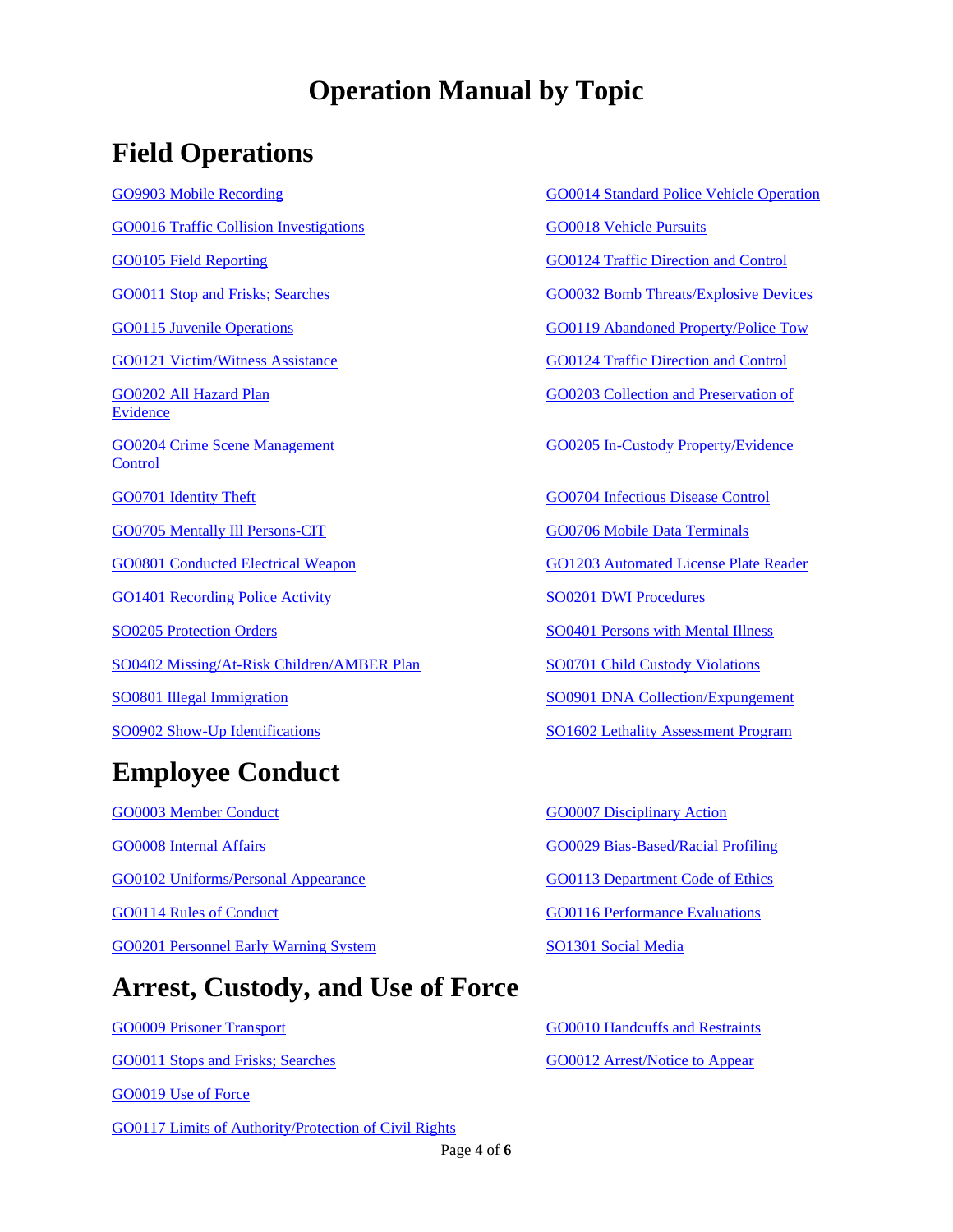### **Management and Administration**

[GO9906 Organizational Structure](file://///Nas_server/police/Police%20Operation%20Manual/GO%209906%20Organizational%20Structure.doc) [GO0001 Written Directive System](file://///Nas_server/police/Police%20Operation%20Manual/GO%200001%20Written%20Directive%20System.doc) [GO0002 Public Information](file://///Nas_server/police/Police%20Operation%20Manual/GO%200002%20Public%20Information.doc) [GO0004 Awards](file://///Nas_server/police/Police%20Operation%20Manual/GO%200004%20Awards.doc) [GO0005 Agency Jurisdiction & Mutual Aid](file://///Nas_server/police/Police%20Operation%20Manual/GO%200005%20Agency%20Jurisdiction%20&%20Mutual%20Aid.doc) [GO0030 Disclaimer Statement](file://///Nas_server/police/Police%20Operation%20Manual/GO%200030%20Disclaimer%20Statement.doc) [GO0104 Fiscal Management](file://///Nas_server/police/Police%20Operation%20Manual/GO%200104%20Fiscal%20Management.doc) [GO0107 Line and Staff Inspections](file://///Nas_server/police/Police%20Operation%20Manual/GO%200107%20%20Line%20and%20Staff%20Inspections.doc) [GO0108 Chief of Police/Acting Chief of Police](file://///Nas_server/police/Police%20Operation%20Manual/GO%200108%20%20Chief%20of%20Police%20Acting%20Chief%20of%20Police.doc) [GO0110 Community Relations](file://///Nas_server/police/Police%20Operation%20Manual/GO%200110%20Community%20Relations.doc) [GO0116 Performance Evaluations](file://///Nas_server/police/Police%20Operation%20Manual/GO%200116%20Performance%20Evaluations.doc) [GO0201 Personnel Early Warning System](file://///Nas_server/police/Police%20Operation%20Manual/GO%200201%20Personnel%20Early%20Warning%20System.doc) [GO1202 Agency-System Security](file://///Nas_server/police/Police%20Operation%20Manual/GO%201202%20Agency-System%20Security.doc) [SO0006 Shift Bidding](file://///Nas_server/police/Police%20Operation%20Manual/SO%200006%20%20%20Shift%20Bidding.doc) [SO0110 Contractual Agreements for LE Services](file://///Nas_server/police/Police%20Operation%20Manual/SO%200110%20Contractual%20Agreements%20for%20LE%20Services.doc) [SO0111 Administrative Reporting/Approval](file://///Nas_server/police/Police%20Operation%20Manual/SO%200111%20Administrative%20Reporting%20Approval.doc) [SO0112 Disposition of Applicant Records](file://///Nas_server/police/Police%20Operation%20Manual/SO%200112%20Disposition%20of%20Police-Civilian%20Applicant%20Records.doc) [SO0203 Confidential Informants](file://///Nas_server/police/Police%20Operation%20Manual/SO%200203%20Confidential%20Informants.doc) [SO0204 Criminal Investigations Administration](file://///Nas_server/police/Police%20Operation%20Manual/SO%200204%20Ciminal%20Investigations%20Administration.doc) [SO0301 Solicitation Permits](file://///Nas_server/police/Police%20Operation%20Manual/SO%200301%20Solicitation%20Permits.doc) [SO0403 Employee Assistance Program](file://///Nas_server/police/Police%20Operation%20Manual/SO%200403%20Employee%20Assistance%20Program.doc) [SO0901 DNA Collection/Expungement](file://///Nas_server/police/Police%20Operation%20Manual/SO%200901%20DNA%20Collection%20Expungement%20Notification.doc)

### **Personnel**

[GO0021 Fitness for Duty](file://///Nas_server/police/Police%20Operation%20Manual/GO%200021%20Fitness%20for%20Duty.doc) [GO0025 Compensation and Benefits](file://///Nas_server/police/Police%20Operation%20Manual/GO%200025%20Compensation%20and%20Benefits.doc) [GO1201 Telephone Use in Vehicles](file://///Nas_server/police/Police%20Operation%20Manual/GO%201201%20Telephone%20Use%20in%20Vehicles.doc) [SO0006 Shift Bidding](file://///Nas_server/police/Police%20Operation%20Manual/SO%200006%20%20%20Shift%20Bidding.doc) [SO0101 Recruit Training/FTO Program](file://///Nas_server/police/Police%20Operation%20Manual/SO%200101%20Recruit%20Training%20Field%20Training%20Officer%20Program.doc) [SO0403 Employee Assistance Program](file://///Nas_server/police/Police%20Operation%20Manual/SO%200403%20Employee%20Assistance%20Program.doc) [SO1301 Social Media](file://///Nas_server/police/Police%20Operation%20Manual/SO1301%20Social%20Media.doc)

# **Criminal Investigations**

[GO0203 Collection and Preservation of Evidence](file://///Nas_server/police/Police%20Operation%20Manual/GO%200203%20Collection%20and%20Preservation%20of%20Evidence.doc) [GO0204 Crime Scene Management](file://///Nas_server/police/Police%20Operation%20Manual/GO%200204%20Crime%20Scene%20Management.doc) [GO0701 Identity Theft](file://///Nas_server/police/Police%20Operation%20Manual/GO%200701%20Identity%20Theft.doc) [GO0702 Interview/Interrogation Rooms](file://///Nas_server/police/Police%20Operation%20Manual/GO%200702%20Interview%20Interrogation%20Rooms.doc) [GO0703 Cold Cases](file://///Nas_server/police/Police%20Operation%20Manual/GO%200703%20Cold%20Cases.doc) [GO0901 Recording of Custodial Interrogations](file://///Nas_server/police/Police%20Operation%20Manual/GO%200901%20Recording%20of%20Custodial%20Interrogations.doc) [SO0203 Confidential Informants](file://///Nas_server/police/Police%20Operation%20Manual/SO%200203%20Confidential%20Informants.doc) [SO0204 Criminal Investigations](file://///Nas_server/police/Police%20Operation%20Manual/SO%200204%20Ciminal%20Investigations%20Administration.doc)  **[Administration](file://///Nas_server/police/Police%20Operation%20Manual/SO%200204%20Ciminal%20Investigations%20Administration.doc)** [SO0206 Criminal Intelligence Management](file://///Nas_server/police/Police%20Operation%20Manual/SO%200206%20Criminal%20Intelligence.doc) [SO0903 Eyewitness Identification Procedures](file://///Nas_server/police/Police%20Operation%20Manual/SO%200903%20Eyewitness%20Identification%20Procedures.doc)

[GO0026 Promotions](file://///Nas_server/police/Police%20Operation%20Manual/GO%200026%20Promotions.doc) [GO0101 Off-Duty/Extra-Duty Employment](file://///Nas_server/police/Police%20Operation%20Manual/GO%200101%20Off%20Duty-Extra%20Duty%20Employment.doc) [GO0102 Uniforms/Personal Appearance](file://///Nas_server/police/Police%20Operation%20Manual/GO%200102%20Uniforms%20Personal%20Appearance.doc) [GO0120 Recruitment/Selection of Personnel](file://///Nas_server/police/Police%20Operation%20Manual/GO%200120%20Recruitment%20%20and%20Selection%20of%20Personnel.doc)